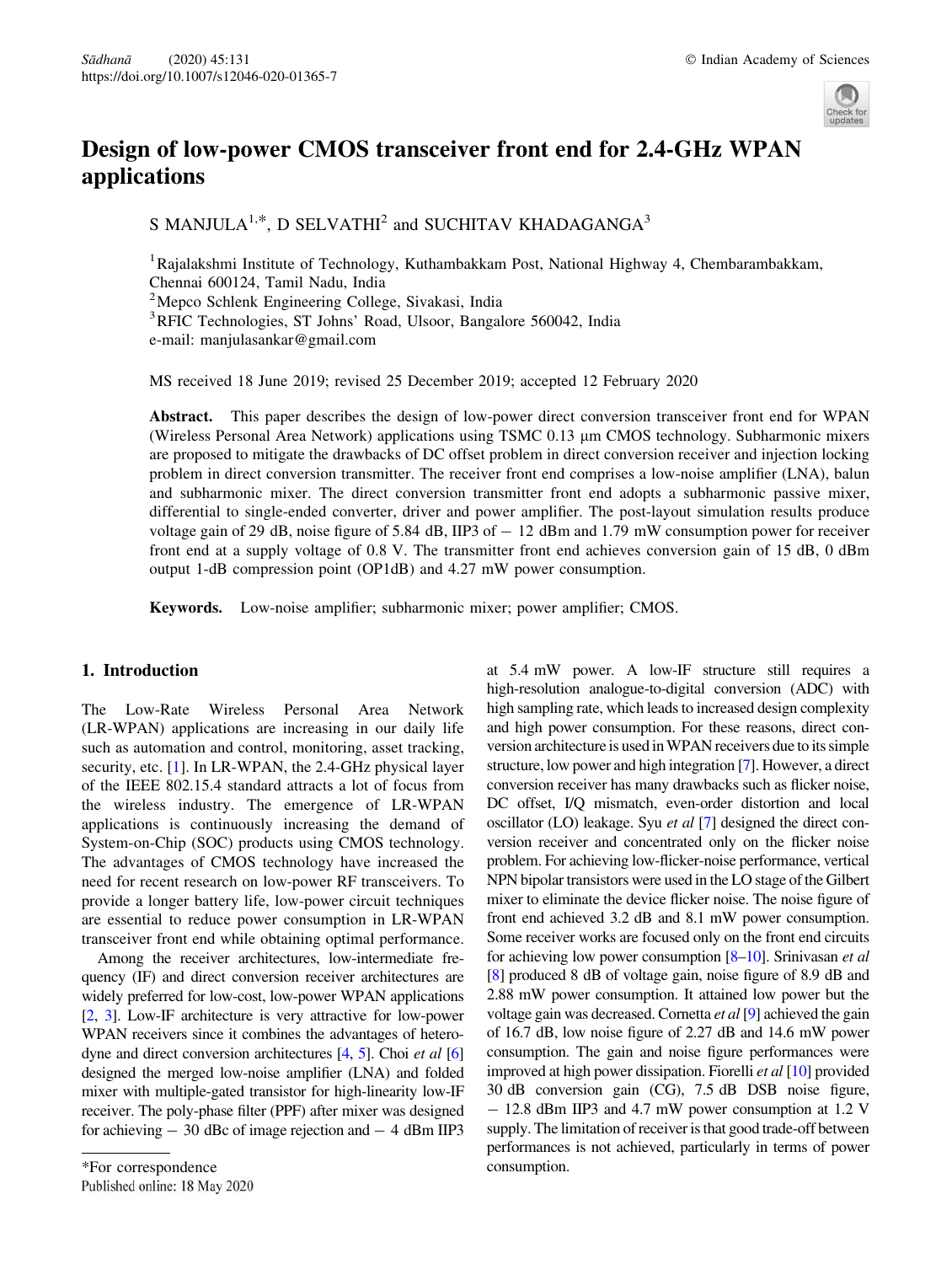

Figure 1. (a) Proposed low-noise amplifier. (b) Small-signal equivalent circuit.



Figure 2. Schematic of active balun circuit.

For WPAN transmitters, direct modulation and direct conversion transmitters are widely used. The limitation of direct modulation technique is external filtering required for noise suppression [11]. For achieving high integration and eliminating external components, a direct conversion transmitter was chosen for the WPAN transmitter. The major drawbacks of the direct conversion transmitter are LO pulling and carrier leakage problems. In [12], circuit techniques were employed for achieving low-power transmitter front end, which utilized current mode circuits instead of voltage mode circuits to improve the linearity of transmitter front end at low supply voltage and low power of 5 mW. It achieved low power, but did not concentrate on the drawback of transmitter. The receiver and transmitter front ends presented in the literature still dissipate high power while obtaining good performance and concentrating on the architecture's drawbacks.

Direct conversion transceiver architecture offers advantages such as simple, on-chip integration and low power consumption due to the absence of IF stage over other architectures. In this paper, based on low power, a directconversion architecture is selected for WPAN receiver and transmitter. The important drawbacks of DC offset problem in direct conversion receiver and LO pulling problem in direct conversion transmitter are focused. In circuit level, low-power circuit techniques such as current reuse, folded technique and push pull circuit are utilized in front ends to achieve low-power transceiver front end. Section 2 describes the proposed receiver front end. Section 3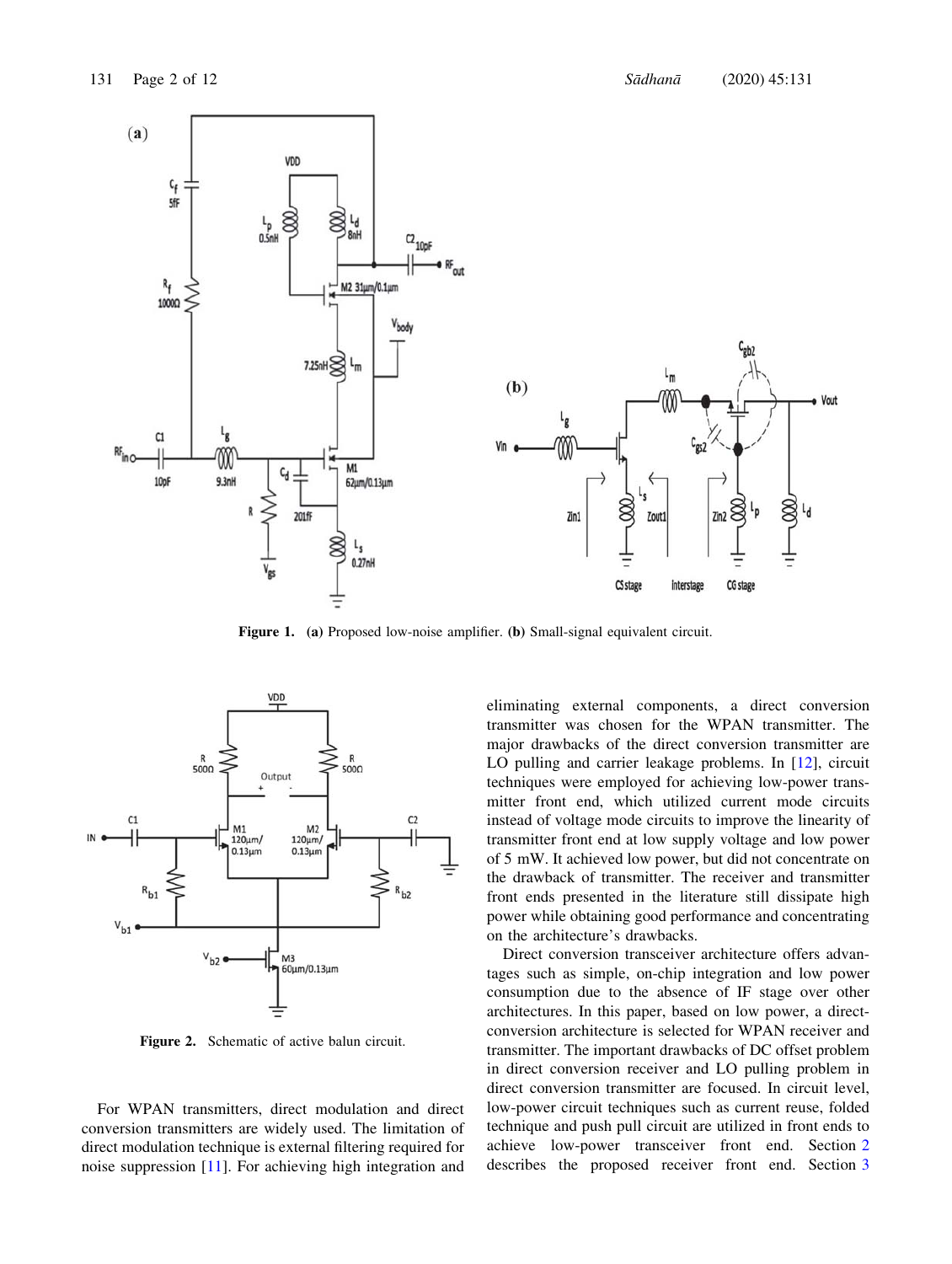

Figure 3. Differential LO subharmonic mixer.

discusses the proposed transmitter front end. Results and discussion are presented in section 4. Conclusion is presented in section 5.

#### 2. Proposed receiver front end

Direct conversion architecture is more suitable for lowcost and low-power WPAN transceiver. In order to avoid the main drawbacks of DC offset problem due to LO leakage and LO pulling problem in direct conversion transceiver, subharmonic mixers are used instead of conventional mixers. Receiver front end circuits such as LNA, balun and subharmonic downconversion mixer are designed and their performances are analysed. Lowpower techniques such as current reuse and folded techniques are used.

#### 2.1 LNA

An inductively degenerated common source low-noise amplifier (IDCLNA) is more suitable for narrow-band applications. IDCLNA is also used to achieve good gain and low-noise figure at any given amount of power dissipation. When designing this IDCLNA at low power, the performances are degraded. To improve good performance of IDCLNA or cascode LNA such as gain, noise figure, input matching and stability at low power, a modified IDCLNA is proposed. A schematic of proposed LNA is shown in figure 1a. For supporting low supply voltage and low power consumption, FBB (Forward Body Bias) technique is adopted for reducing the threshold voltage from 0.43 to 0.347 V, thereby reducing the supply voltage from 1.2 to 0.8 V. This LNA is operated at 0.8 V. Figure 1b shows the small-signal equivalent circuit of LNA. In this design, cascode LNA acts as a Common Source–Common Gate (CS–CG) two-stage LNA. The CS stage is properly designed for input impedance matching and good noise figure. The cascode transistor (M2) of CG is used for reducing the miller effect, improving the input–output isolation and increasing the output impedance. The bias voltage  $(V_{gs})$  is particularly chosen in the moderate inversion region. The additional capacitance  $C_d$  is used to reduce the gate-induced noise. Input and output matching networks are used for providing good return losses and isolations.

An intermediate inductor  $L<sub>m</sub>$  is added between the CS– CG for improving the matching between two stages.

From figure 1b, the parasitic capacitance is given by

$$
C_{\rm p} = C_{\rm gs2} + C_{\rm gb2} \tag{1}
$$

where  $C_{gs2}$  is gate to source capacitance and  $C_{gb2}$  is gate to bulk capacitance. The parasitic capacitance  $C_p$  decreases the gain of CS stage and increases the noise figure of CG stage. An inductor  $L_p$  is added at the gate of the CG stage so that it forms the parallel network with  $C_p$  to improve the noise figure of CG stage. The inductor  $L<sub>P</sub>$  cancels out the capacitive effect  $C_p$  at a resonant frequency. The modified resistive capacitive feedback network  $(C_f$  and  $R_f$ ) is connected to increase the stability factor. The LNA draws 1.196 mA current from 0.8 V supply.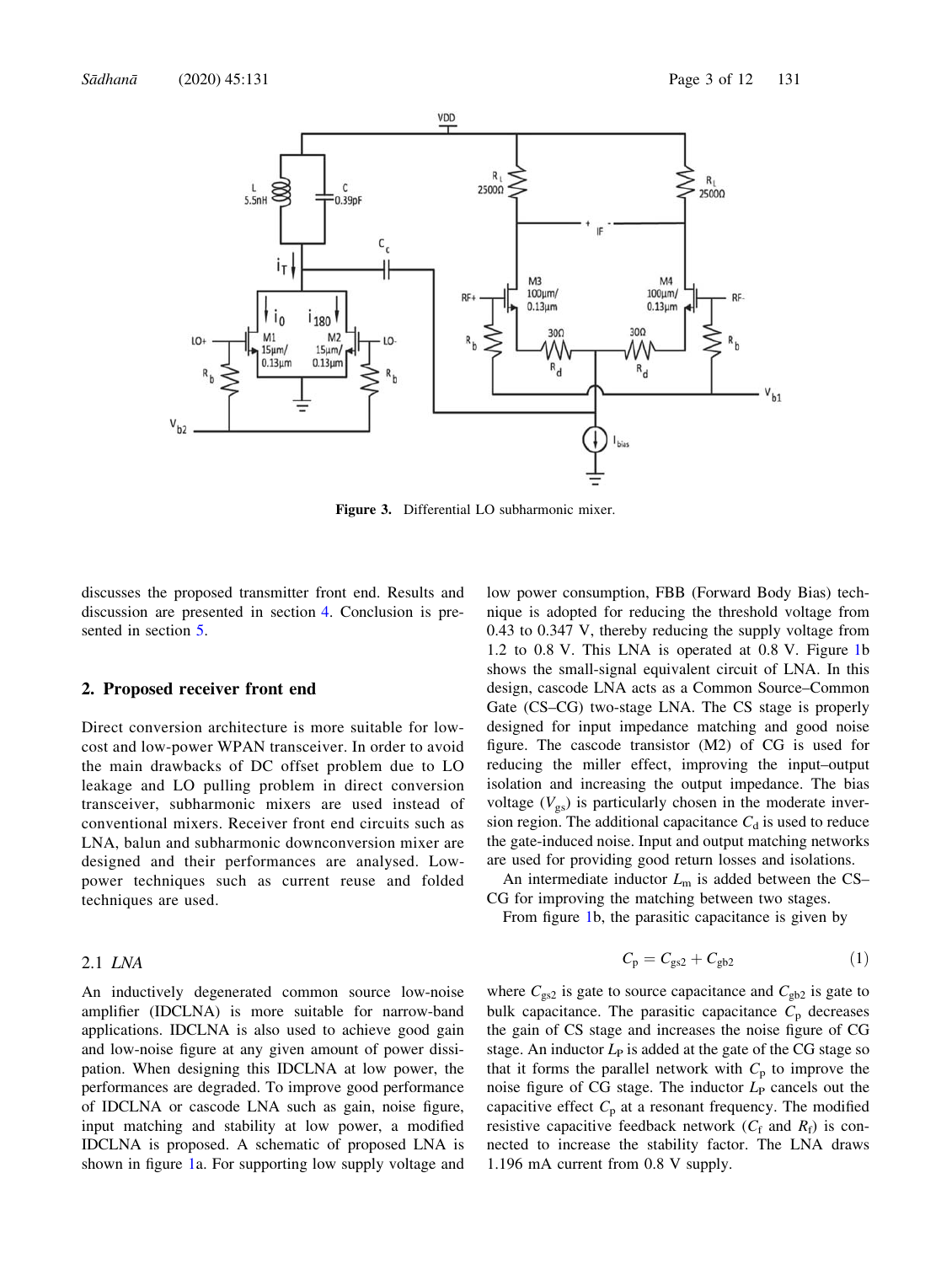# 2.2 Active balun

Active balun circuit is needed for producing differential LNA signals. Among the various active balun topologies, differential amplifier topology is designed as shown in figure 2.

The differential amplifier topology increases the gain of LNA. This balun circuit is biased in moderate inversion region. It consumes 0.342 mW power at 0.8 V supply voltage.

# 2.3 Subharmonic downconversion mixer

A schematic of differential LO subharmonic mixer is shown in figure  $3$ . It uses differential LO signals (LO+ and LO-). In this design, RF and LO ports are exchanged in conventional mixer. At the bottom of the mixer, LO signals are applied, and RF signals are applied at the top. The IF output is taken from the RF stage. Initially the differential LO signals are applied at the gates of two NMOS transistors, and these signals are used to generate the  $2f<sub>LO</sub>$  signal. This  $2f_{\text{LO}}$  current signal is injected into the sources of RF NMOS transistors, which generate the IF signal. The RF transconductance and LO switching stages are coupled via AC coupling capacitor  $C_c$ .

The coupling capacitor is used to block the DC signal between these stages. The tail current bias  $(I_{bias})$  is provided by the 500  $\Omega$  resistance. The differential LO signals are applied to the gates of M1 and M2 transistors with relative phase difference of 180°. To describe the operation of frequency doubling, consider a small-signal nonlinear drain current, which can be modelled by



Figure 5. Schematic of differential to single-ended converter.

$$
i_{d} = g_1 v + g_2 v^2 + g_3 v^3 + \cdots
$$
 (2)

where  $g_1$ ,  $g_2$  and  $g_3$  are, respectively, the main transconductance, second and third-order nonlinear coefficients. The differential LO signals are expressed as follows:

$$
v_{\text{LO},0}(t) = A\cos\omega_{\text{LO}}t\tag{3}
$$



Figure 4. (a) Subharmonic upconversion mixer. (b) Quadrature LO phases.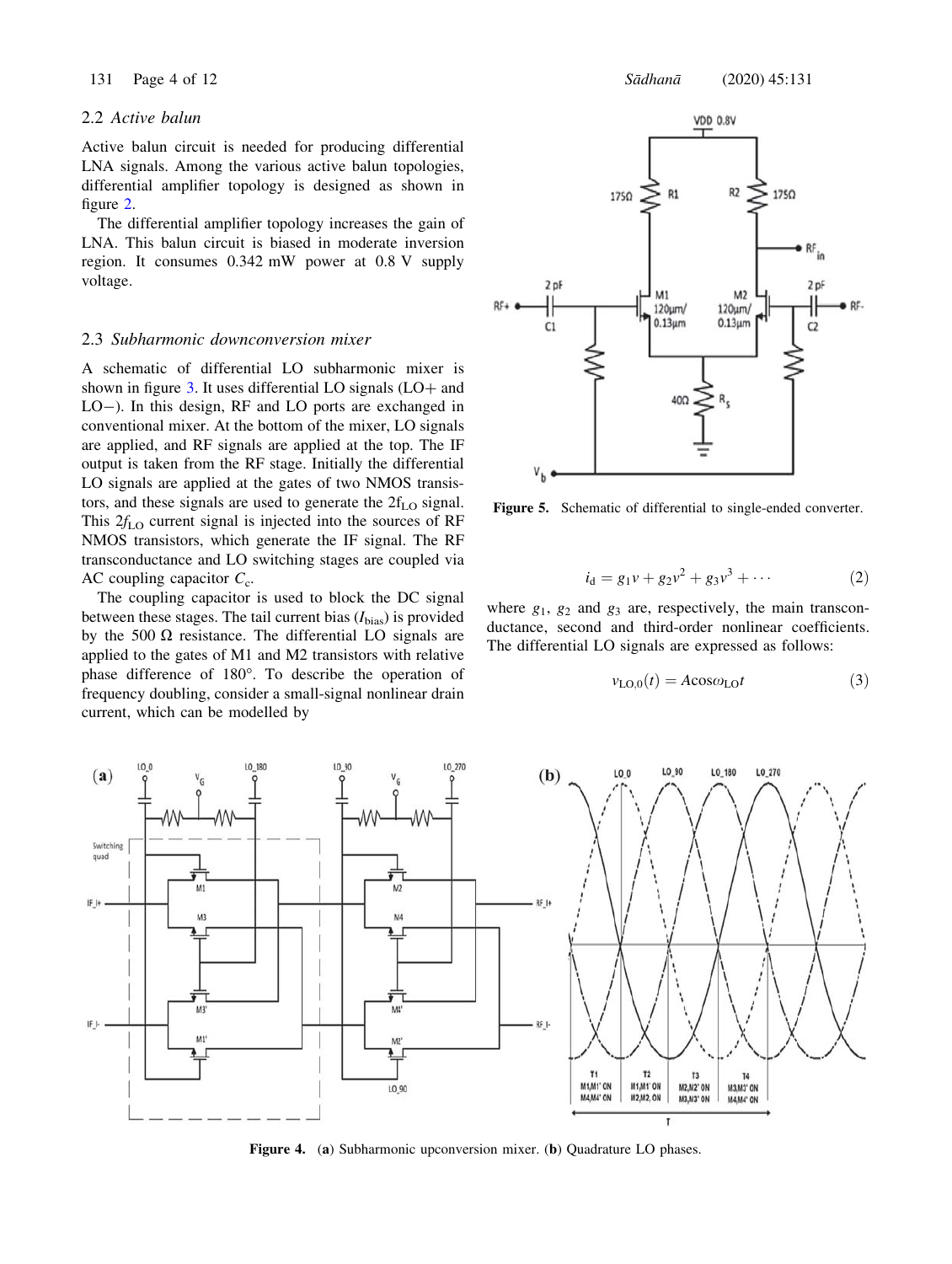Sädhanä (2020) 45:131 Page 5 of 12 131

$$
v_{\text{LO},180}(t) = A\cos(\omega_{\text{LO}} + 180)t = -A\cos\omega_{\text{LO}}t
$$
 (4)

where A is the amplitude of the LO signal. Using the shortchannel model, the currents generated by the LO voltages are given by

$$
i_0 = g_1 A \cos \omega_{LO} t + g_2 A^2 \cos^2 \omega_{LO} t + g_3 A^3 \cos^3 \omega_{LO} t + \cdots
$$
  
\n
$$
= g_1 A \cos \omega_{LO} t + g_2 A^2 \left[ \frac{\cos 2\omega_{LO} t + 1}{2} \right]
$$
  
\n
$$
+ g_3 A^3 \left[ \frac{\cos 3\omega_{LO} t + 3\cos \omega_{LO} t}{4} \right] + \cdots
$$
  
\n
$$
= \frac{g_2 A^2}{2} + \left( g_1 A + \frac{3 g_3 A^3}{4} \right) \cos \omega_{LO} t + \left( \frac{g_2 A^2}{2} \right) \cos 2\omega_{LO} t + \left( \frac{g_3 A^3}{4} \right) \cos 3\omega_{LO} t + \cdots
$$
  
\n(5)

$$
i_{180} = -g_1 A \cos \omega_{\text{LO}}t + g_2 A^2 \cos^2 \omega_{\text{LO}}t - g_3 A^3 \cos^3 \omega_{\text{LO}}t + \cdots
$$
  
\n
$$
= g_1 A \cos \omega_{\text{LO}}t + g_2 A^2 \left[ \frac{\cos 2\omega_{\text{LO}}t + 1}{2} \right]
$$
  
\n
$$
+ g_3 A^3 \left[ \frac{\cos 3\omega_{\text{LO}}t + 3 \cos \omega_{\text{LO}}t}{4} \right] + \cdots
$$
  
\n
$$
= -g_1 A \cos \omega_{\text{LO}}t + g_2 A^2 \left[ \frac{\cos 2\omega_{\text{LO}}t + 1}{2} \right]
$$
  
\n
$$
- g_3 A^3 \left[ \frac{\cos 3\omega_{\text{LO}}t + 3 \cos \omega_{\text{LO}}t}{4} \right] + \cdots
$$
  
\n
$$
= \frac{g_2 A^2}{2} - \left( g_1 A + \frac{3 g_3 A^3}{4} \right) \cos \omega_{\text{LO}}t + \left( \frac{g_2 A^2}{2} \right) \cos 2\omega_{\text{LO}}t - \left( \frac{g_3 A^3}{4} \right) \cos 3\omega_{\text{LO}}t + \cdots
$$
  
\n(6)



Figure 6. Schematic of power amplifier.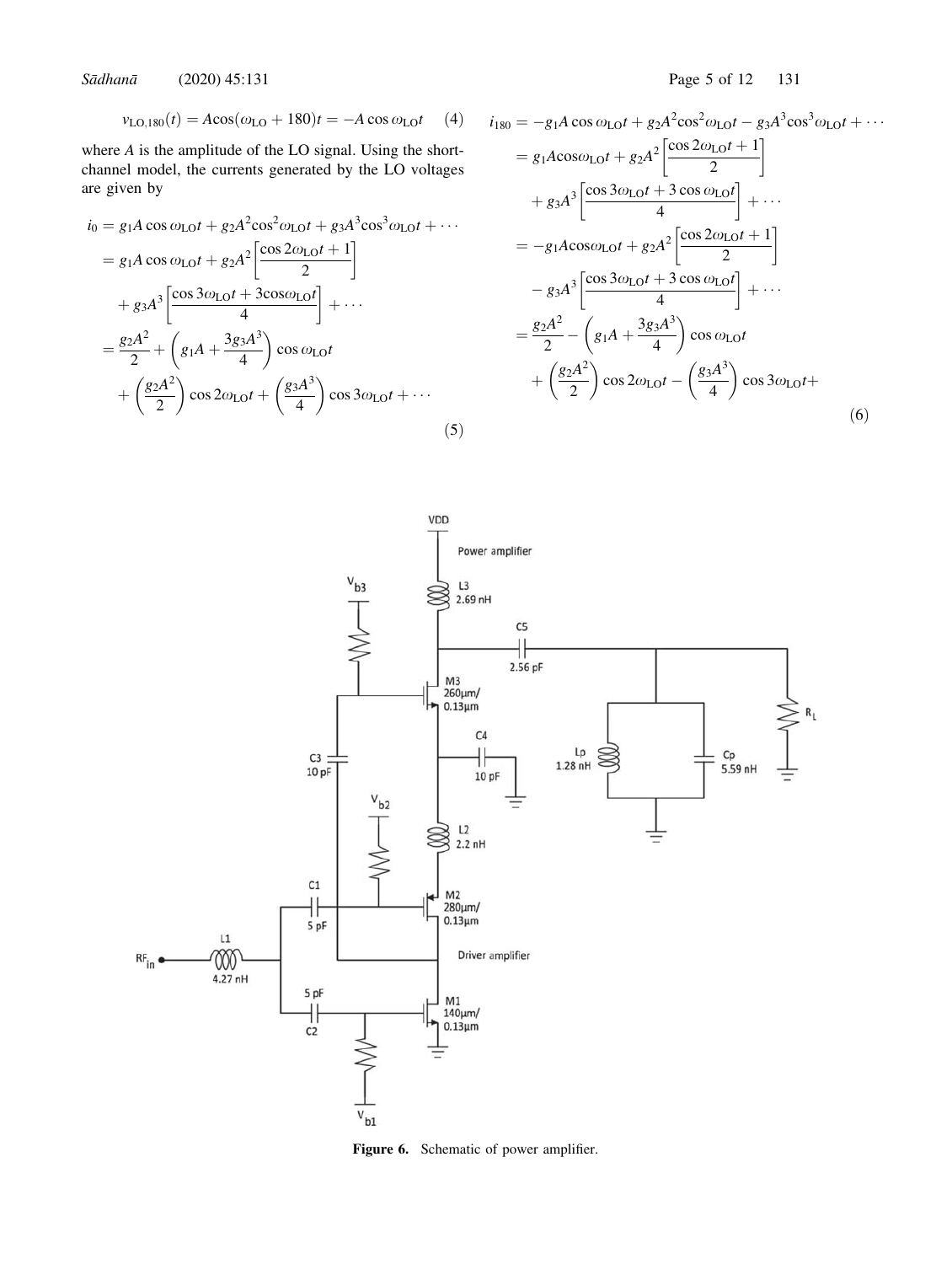Eqs. (5) and (6) generate the first, second and third-order harmonics. The total drain current is calculated by adding  $i_0$ and  $i_{180}$ , which yields

$$
i_{\rm T} = i_0 + i_{180} = g_2 A^2 (1 + \cos 2\omega_{\rm LO} t) + \cdots
$$
 (7)

The total current  $(i_T)$  provides DC and second-order harmonics. This differential structure doubles the LO frequency. The LC tank with NMOS switch transistor is used for low-voltage operation. The LC tank circuit is designed around 2LO frequencies to prevent the signal leakage through the power supply. The coupling capacitor is used to allow 2LO current signal from switching stage to RF stage. This LO current signal is injected into the sources of M3 and M4 transistors in RF stage. The differential RF signals  $(RF+$  and  $RF-)$  are applied at the gates of M3 and M4 transistors. These current signals are then multiplied by the 2LO current signal to yield IF output current signal. The output differential IF voltage signals are produced by multiplication of IF current signal and its load resistance  $R_{\rm L}$ .

The linearity is improved by degeneration resistor  $R_d$ , which is connected at the sources of M3 and M4 transistors of RF stage. The degeneration resistors are restricted between 30 and 150  $\Omega$  to limit the thermal noise contribution and voltage drop across them. If the degeneration resistor  $(R_d)$  is added in the RF stage, the CG becomes

$$
CG = \frac{g_2 A^2}{2} \frac{R_L}{R_d + 1/_{g_{m1}}}
$$
(8)

If  $R_d$  value increases, CG decreases. In the proposed mixer, LO stage draws 0.4 mA DC current and the RF stage draws 0.2 mA current at a supply voltage of 0.8 V.



Figure 7. S-parameters of LNA.

### 3. Proposed transmitter front end

To deliver the required output power to the 50  $\Omega$  antenna, a passive subharmonic mixer, differential to single-ended converter and power amplifier (PA) are designed for supporting low power consumption.

#### 3.1 Subharmonic upconversion mixer

An upconversion mixer is used for converting an IF signal to RF signal. In this paper, for supporting low power consumption, a passive mixer is proposed that does not dissipate DC current and is based on voltage switching mixers. For eliminating oscillator pulling and injection locking problems, a passive subharmonic upconversion mixer is proposed in which RF output frequency is far from the LO frequency.

A schematic of subharmonic upconversion mixer is shown in figure 4a. It contains 8 commutating switches, which are formed as stacking of two switching quads where active devices work in deep triode region. The switches are characterized by their 'on' resistance  $(r_{\text{on}})$ . These switches are controlled by quadrature LO signals. The baseband or IF differential signals are applied at the sources of LO switches. In this design, the size of switches has been chosen as  $50/0.13$  µm. The commutating switches upconvert the baseband or IF signal to the RF frequency signal. The LO quadrature phases of sinusoidal signal are shown in figure 4b.

In this,  $T$  is the full period of cycle. In the first quarter cycle T1, the transistors M1,  $M1'$  and M4,  $M4'$  are on, therefore the IF current flows to the RF port. In the second quarter cycle T2, when M1, M1' and M2, M2' transistors are on, IF current flows to RF port but reversing the polarity. Each transistor is active for 50% of the full period of cycle T. For a single cycle, the IF current is modulated four times, and hence the LO frequency doubles, which gives the subharmonic mixing.

# 3.2 Differential to single-ended converter

The subharmonic passive upconversion mixer produces inphase and quadrature components of RF signal, which are added to obtain the differential RF signals. To produce single-ended RF signal, an active balun circuit is designed as in figure 5.

It is composed of a two CS (differential pair) stages M1 and M2 with load resistor R1 and R2 for  $RF+$  and  $RF-$  signals, respectively. Resistor  $R<sub>s</sub>$  is used for tail current. The differential pairs are designed such that they perform as a balun with unity gain. Therefore, the singleended output signal has the same amplitude as the balanced signal at the output of the mixer. The differential to single-ended converter is biased in moderate inversion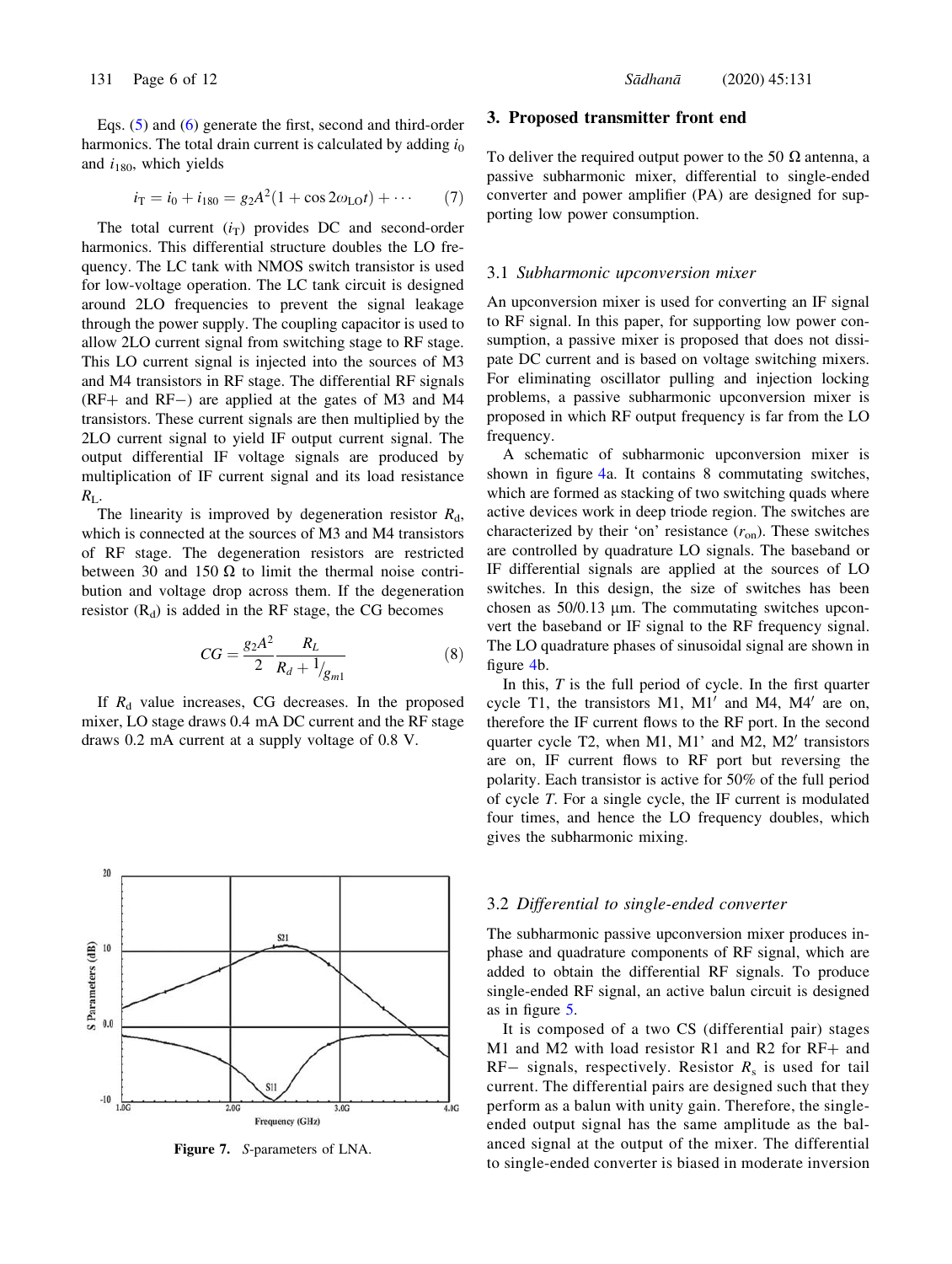

Figure 8. Noise figure of LNA.



Figure 9. Noise figure of mixer.

region. It consumes 1.16 mA current from the supply voltage of 0.8 V.

# 3.3 PA

PA requires two stages for amplification. To avoid the current consumption of two stages, a single-stage current reuse class AB PA is proposed. The current reuse structure has only one current path, which supports low power consumption. In this, the power stage is stacked at the top of driver amplifier. To support low power consumption, push pull amplifier and CS amplifiers are used as the driver and PAs. A circuit schematic of PA is shown in figure 6.

The proposed single-stage class AB PA is designed using current reuse structure of driver amplifier and PA at a supply voltage of 1.2 V. In the driver amplifier, a push pull inverter is adopted to support low current. The inductor L1 and capacitors C1 and C2 are used to provide the RF input to the PA at 2.4-GHz frequency. The inductor L2 is used to provide high-impedance AC path. The output of driver amplifier is given to the input of power stage through coupling capacitor C3. In power stage, a CS class AB amplifier is used. The output matching network (C5 and parallel network  $L_p$  and  $C_p$ ) is used to match 50  $\Omega$  load. This structure reduces the current consumption.

# 4. Results and discussion

#### 4.1 Receiver front end

The integrated receiver front end which consists of LNA, balun and differential LO subharmonic mixer has been designed in  $0.13 \mu m$  CMOS TSMC process. The supply voltage of entire receiver front end is 0.8 V. Subharmonic mixers are used the second-order harmonics of the LO signal. Subharmonic mixers use very attractive in directconversion receivers since they reduce LO self-mixing by using an LO frequency that is much lower than the RF frequency.

The LNA in receiver front end is simulated and its parameters such as S-parameters and noise figure are shown, respectively, in figures 7 and 8.

Single Side Band (SSB) noise figure versus LO power of downconversion mixer is plotted as shown in figure 9.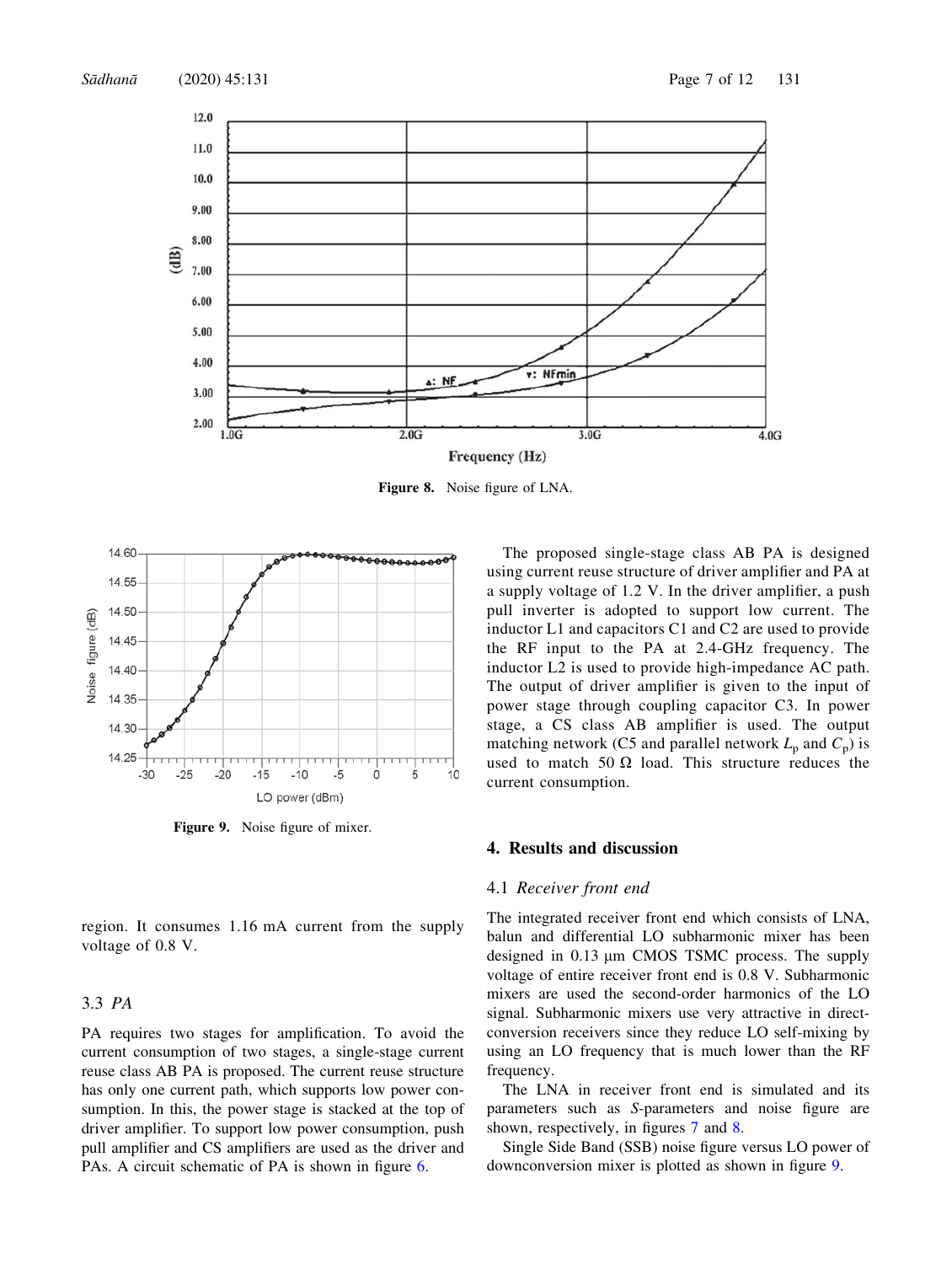

Figure 10. Layout of RF receiver front end.



Figure 11. Conversion gain.



Figure 12. Noise figure of receiver front end.

Figure 10 shows the layout of receiver front end. The layout area of receiver front end is 1.4 mm<sup>2</sup>.

The layout is simulated for high-output impedance load at IF port and the results are compared to the circuit simulation results.

The obtained CGs are 29.7 dB for circuit schematic (prelayout) and 29 dB for layout (post-layout) at LO power of  $-5$  dBm as shown in figure 11. The noise figures of preand post-layout results are, respectively, 5.78 and 5.84 dB as shown in figure 12.

The linearity measure of IIP3 is calculated for the receiver front end. The IIP3 values of pre- and post-layout are, respectively,  $-14$  and  $-12$  dBm. The receiver front end consumes 1.79 mW power at 0.8 V supply voltage. The performance of the receiver is summarized and compared with the other works in table 1. For finding the receiver performance, Figure of Merit (FOM) is calculated to compare the performance measures of receiver front end as given in Eq.  $(9)$  [13]:

$$
FOM_1 = 10\log\left[\frac{10^{CG/20}10^{(HP3 - 10)/20}}{10^{NF/10}P_{DC}}\right].
$$
 (9)

Another FOM is used to find the performance measures, which includes process technology, frequency, noise figure, power consumption and gain.

$$
FOM2 = \frac{CG(dB)freq(GHz) gatelength(nm)}{current(mA)NF (dB)}.
$$
 (10)

# 4.2 Transmitter front end

For the transmitter, the IF signal of 5 MHz and 1.2-GHz LO signals are applied to the upconversion mixer, which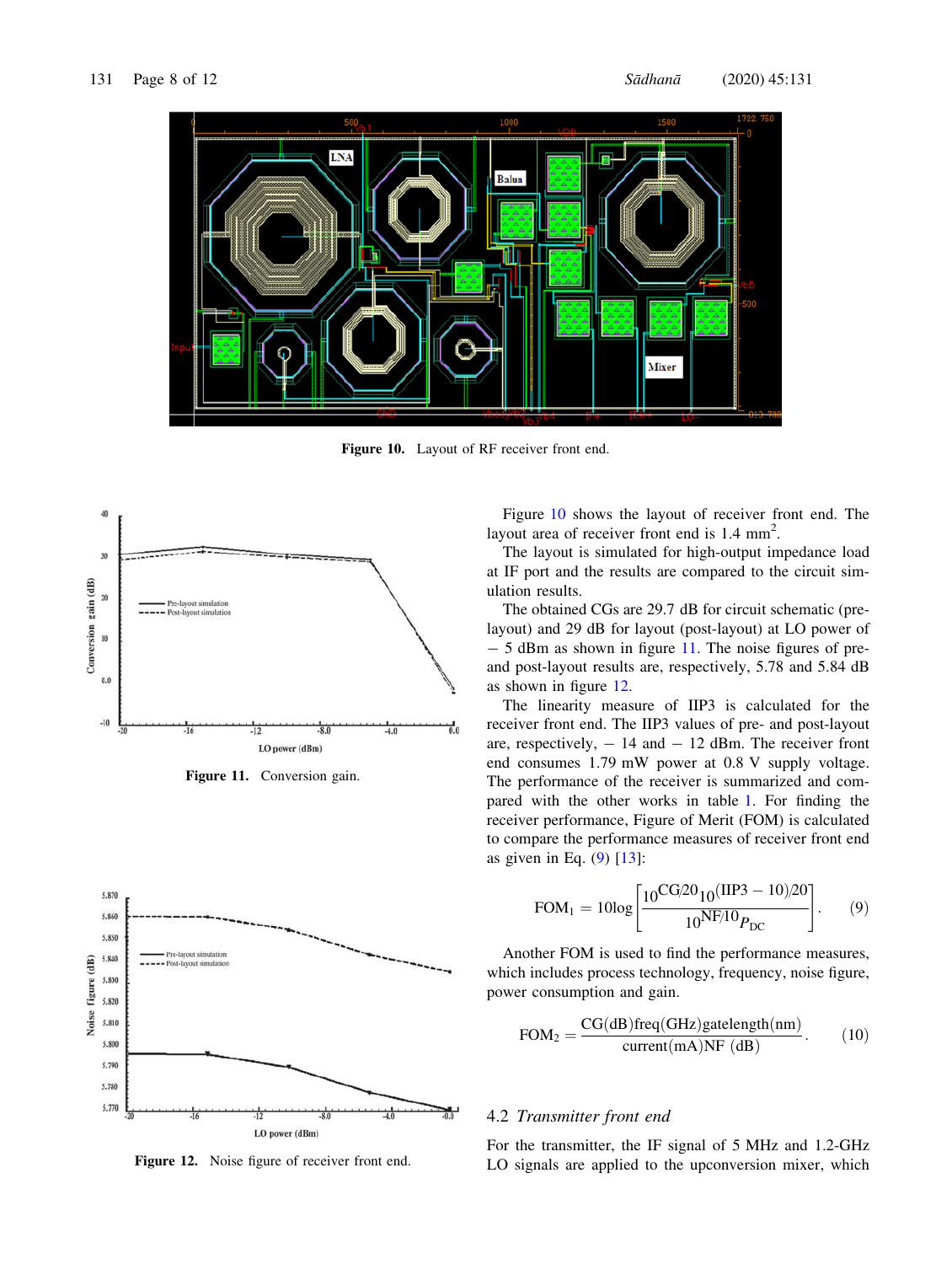Sādhanā (2020) 45:131 Page 9 of 12 131

|                           | Receiver front end |                         |      |           | Transmitter front end    |                    |                                      |
|---------------------------|--------------------|-------------------------|------|-----------|--------------------------|--------------------|--------------------------------------|
| Specifications            | [8]                | $\lbrack 9 \rbrack$     | [10] | This work | Specifications           | $\lceil 12 \rceil$ | This work                            |
| Frequency (GHz)           | 2.4                | 2.4                     | 2.45 | 2.4       | Frequency (MHz)          | 900                | 2400                                 |
| Technology (nm)           | 180                | 130                     | 90   | 130       | Technology (nm)          | 180                | 130                                  |
| Supply voltage (V)        | 1.8                | 1.2                     | 1.2  | 0.8       | Supply voltage $(V)$     | 1.2                | $0.8 - 1.2$                          |
| Noise figure $(d)$        | 8.9                | 2.27                    | 9.3  | 5.84      | Output power (dBm)       | $\overline{0}$     | $\Omega$                             |
| Conversion gain (dB) 8    |                    | 16.7                    | 30   | 29        | Conversion gain (dB)     |                    | 16 @ PLO = 0 dBm 15 @PLO = $-$ 5 dBm |
| $HP3$ (dBm)               |                    | $-13.5 \sim -9.8 - 9.8$ |      | $-12$     | $OP-1$ dB (dBm)          | 3                  | $\overline{0}$                       |
| Power consumption<br>(mW) | 2.75               | 5.5                     | 4.16 | 1.79      | Power consumption (mW) 5 |                    | 4.27                                 |
| $FOM_1$ (dB)              | 8.95               | 18.77                   | 19.6 | 25.13     | $FOM_1$ (dB/mW)          | 3.2                | 3.51                                 |
| FOM <sub>2</sub>          | 141                | 417                     | 171  | 866       | FOM <sub>2</sub>         | 518                | 3468                                 |



Figure 13. Power added efficiency of PA.





Figure 14. Output intercept point.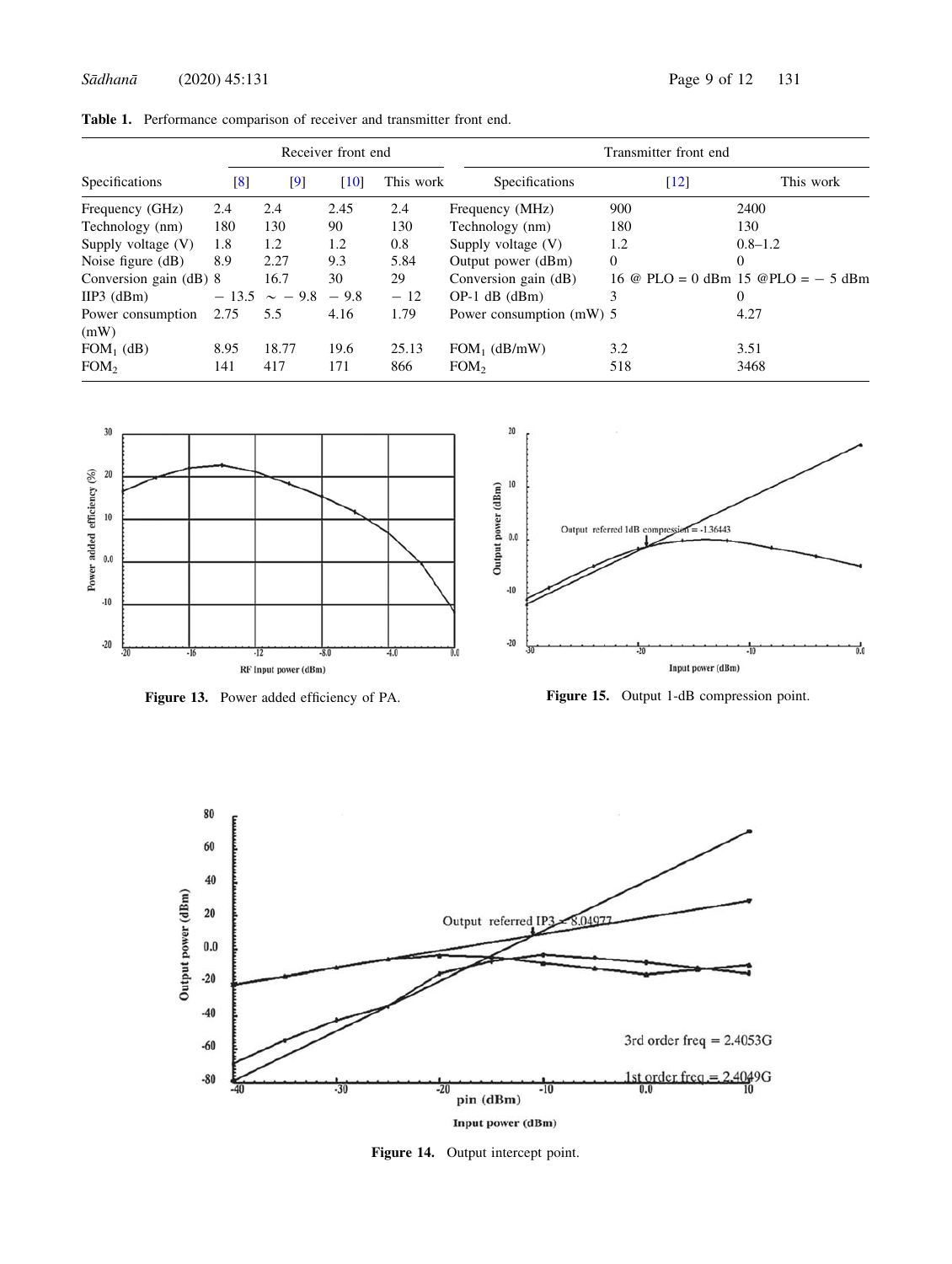

Figure 16. Layout of transmitter front end.



Figure 17. Conversion gain of transmitter front end.

produces the RF signal. This RF signal is amplified to achieve the 0-dBm output power. PA is simulated and it produces 19.8% of power added efficiency at the designed output power of 0 dBm as shown in figure 13.

OIP3 of 8 dB is obtained as seen in figure 14. OP1dB of  $- 1.36$  dBm is observed as shown in figure 15.

The layout of the direct conversion transmitter has been drawn as shown in figure 16. It occupies an active area of  $0.894$  mm<sup>2</sup>.

Figure 17 shows the overall CG of the transmitter front end versus IF power. The pre- and post-layout simulation produces the conversion gain of, respectively, 15.5 and



Figure 18. Output return loss of transmitter front end.

15 dB when the LO power is  $-5$  dBm and consumes 4.27 mW power consumption under the 1.2 V supply voltage.

For the transmitter, output return loss  $(S(2,2))$  of, respectively,  $-11$  and  $-10.3$  dB are obtained for pre- and post-layout simulation as shown in figure 18. The output return loss indicates the good RF output matching condition.

Also, the transmitter front end achieves, respectively, - 0.915 and 0 dBm of OP-1 dB for pre- and post-layout simulations as shown in figure 19.

The performance of the transmitter is summarized and compared with [12] in table 1. For finding the transmitter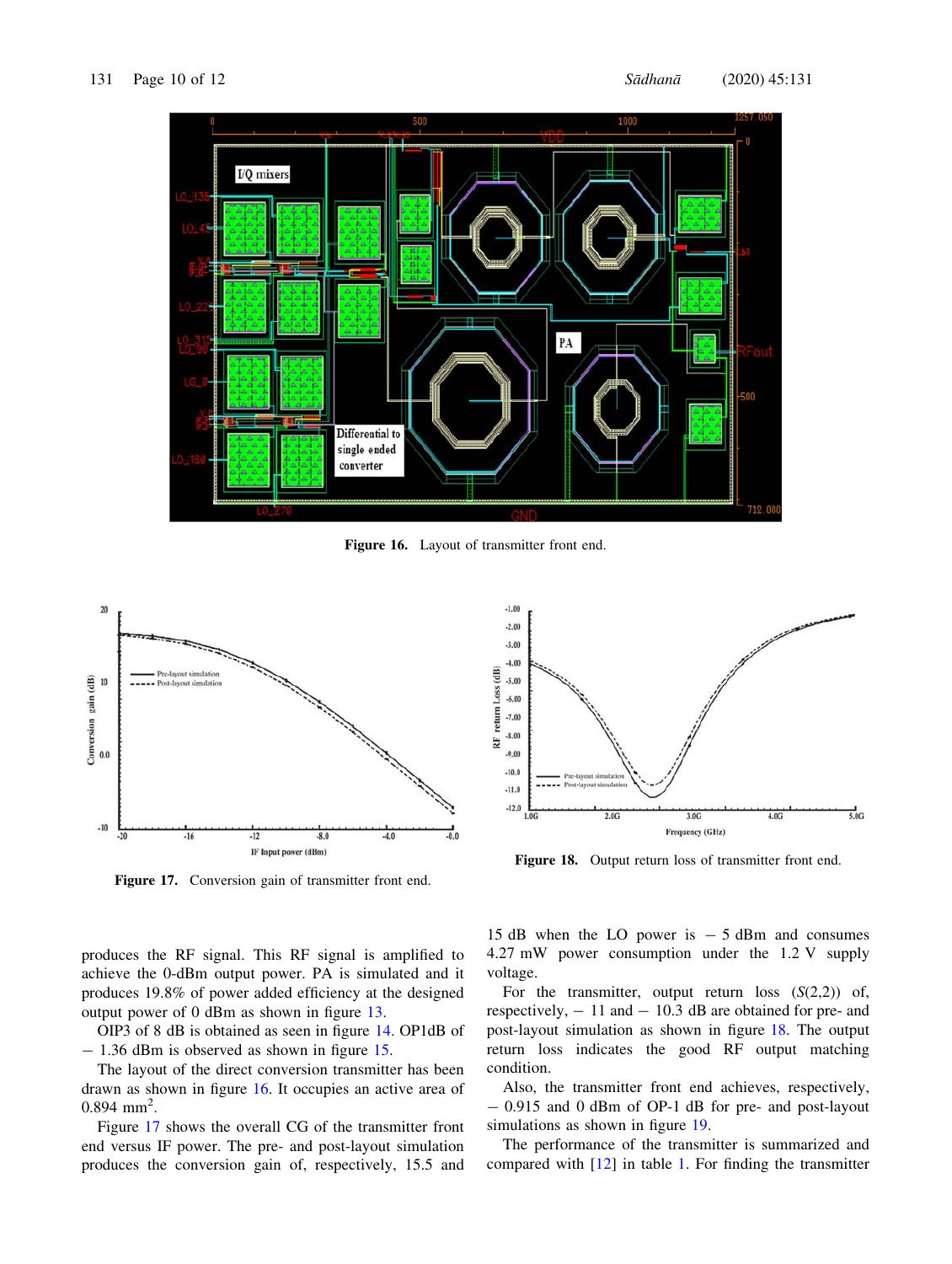

Figure 19. Output 1-dB compression point.

performance,  $FOM_1$  and  $FOM_2$  are calculated to compare the performance measures of transmitter front end as given in Eqs. (11) and (12):

$$
FOM1 = \frac{CG \, [dB]}{power consumption \, [mW]} \tag{11}
$$

$$
FOM2 = \frac{CG (dB)freq (GHz) gatelength (nm)}{power (mW)PLo(mW)}.
$$
 (12)

Table 1 summarizes the performances of receiver and transmitter front ends with the existing works.

When compared with the simulation results of other receivers, the noise figure and power consumption of proposed receiver are improved. The area of the layout is increased to 1.4  $mm<sup>2</sup>$  because 57% of area is occupied by LNA, which uses a large number of inductors to achieve good performance at low power. The proposed receiver front end has achieved good FOM of 25.13. The receiver front end has produced better performances in terms of CG, noise figure, IIP3 and power consumption.

In [12], the transmitter post-layout results are  $\pm$  1 dB deviation of the measurement results, which are presented in table 1. The power consumption has reduced at low LO power in the proposed transmitter. FOM is calculated as the ratio of gain to the power consumption. The performance of proposed work is compared to the existing work using FOM. Though the FOM of proposed transmitter is very slightly increased than that of the existing work, the proposed transmitter has mitigated the LO pulling problem. The transmitter has achieved 0 dBm output power at 4.27 mW DC power consumption.

# 5. Conclusion

Direct conversion transmitter and receiver front ends are designed and simulated at 2.4-GHz frequency using the TSMC 0.13 µm CMOS process. Subharmonic mixers are designed at the transmitter and receiver to avoid the drawbacks of direct conversion transceiver such as selfmixing, DC offsets and LO pulling problem. In this work, subharmonic mixers are used as second-order harmonics of the LO signal. The receiver front end has achieved a voltage gain of 29 dB, a noise figure of 5.84 dB and input IP3 of  $-12$  dBm. The transmitter front end has produced 15 dB CG and 0 dBm OP1dB, and consumes 4.27 mW power for achieving 0 dBm of output power. The proposed low-power transceiver front end is more suitable for shortrange wireless communications.

# Abbreviations

| CG | Conversion gain |  |
|----|-----------------|--|
|----|-----------------|--|

- 
- $P_{\text{LO}}$  Local oscillator power<br>OP-1 Output 1-dB compress Output 1-dB compression
- point IIP3 Input  $3<sup>rd</sup>$ -order intercept point
- $\omega_{\text{LO}}$  Local oscillator frequency
- $P_{\text{DC}}$  DC power consumption
- S(2,2) Output return loss
- $S(1,1)$  Input return loss
	- NF Noise figure

### References

- [1] Zheng J, Lee M J and Anshel M 2006 Toward secure low rate wireless personal area networks. IEEE T. Mobile Comput. 5: 1361–1373
- [2] Jarvinen J A M, Kaukovuori J, Ryynanen J, Jussila J, Kivekas K, Honkanen M and Halonen K A I 2005 2.4-GHz receiver for sensor applications. IEEE J. Solid-St. Circ. 40: 1426–1433
- [3] Liu W, Chen J, Wang H and Wu N 2013 A low power 2.4 GHz RF transceiver for zigbee applications. J. Circ. Syst. Comp. 22: 1340007-1-7
- [4] Chen J, Liu W, Liu X, Zhang Z, Liu L, Wang H and Wu N 2014 A 2.4 GHz ultra-low power low-IF receiver and MUXbased transmitter for WPAN applications. J. Semicond. 35: 065001-1-6
- [5] Camus M, Butaye B, Garcia L, Sie M, Pellat B and Parra T 2008 A 5.4 mW/0.07 mm<sup>2</sup> 2.4 GHz front-end receiver in 90 nm CMOS for IEEE 802.15.4 WPAN standard. IEEE J. Solid-St. Circ. 43: 1372–1383
- [6] Choi P, Park H C, Kim S, Park S, Nam I, Kim T W, Park S, Shin S, Kim M S, Kang K, Ku Y, Choi H, Park S K and Lee K 2003 An experimental coin-size radio for extremely lowpower WPAN (IEEE 802.15.4) application at 2.4 GHz. IEEE J. Solid-St. Circ. 38: 2258–2268
- [7] Syu J S, Meng C and Wang C L 2011 2.4-GHz Low-noise direct-conversion receiver with deep N-Well vertical-NPN BJT operating near cutoff frequency. IEEE T. Microw. Theory 59: 3195–3205
- [8] Srinivasan S K, Rusu A and Ismail M 2007 Ultra-low power 2.4 GHz CMOS receiver front-end for sensor nodes. In: